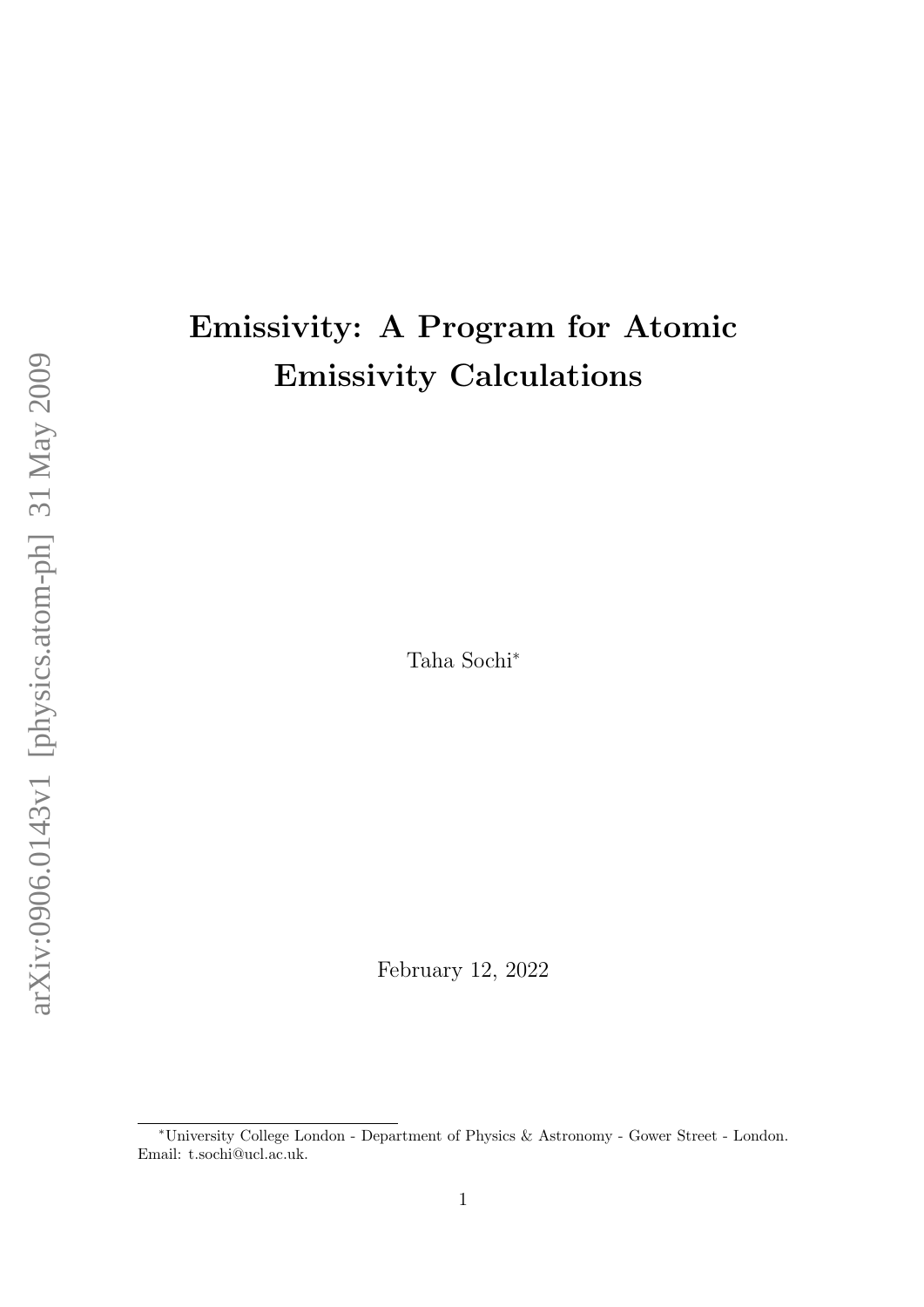# <span id="page-1-0"></span>Contents

|                | Contents                    | $\overline{\mathbf{2}}$ |
|----------------|-----------------------------|-------------------------|
|                | Nomenclature                | $\bf{3}$                |
|                | 1 Abstract                  | $\bf{3}$                |
|                | 2 Program Summary           | $\overline{\mathbf{4}}$ |
|                | 3 Theoretical Background    | $\overline{\mathbf{5}}$ |
|                | 4 Long Write-up             | $\overline{7}$          |
| 5 <sup>5</sup> | Input and Output            | 12                      |
|                | 5.1                         | <b>12</b>               |
|                | 5.2                         | 14                      |
|                | 6 Acknowledgement           | 16                      |
| $\overline{7}$ | References                  | 17                      |
|                | 8 Nomenclature and Notation | 18                      |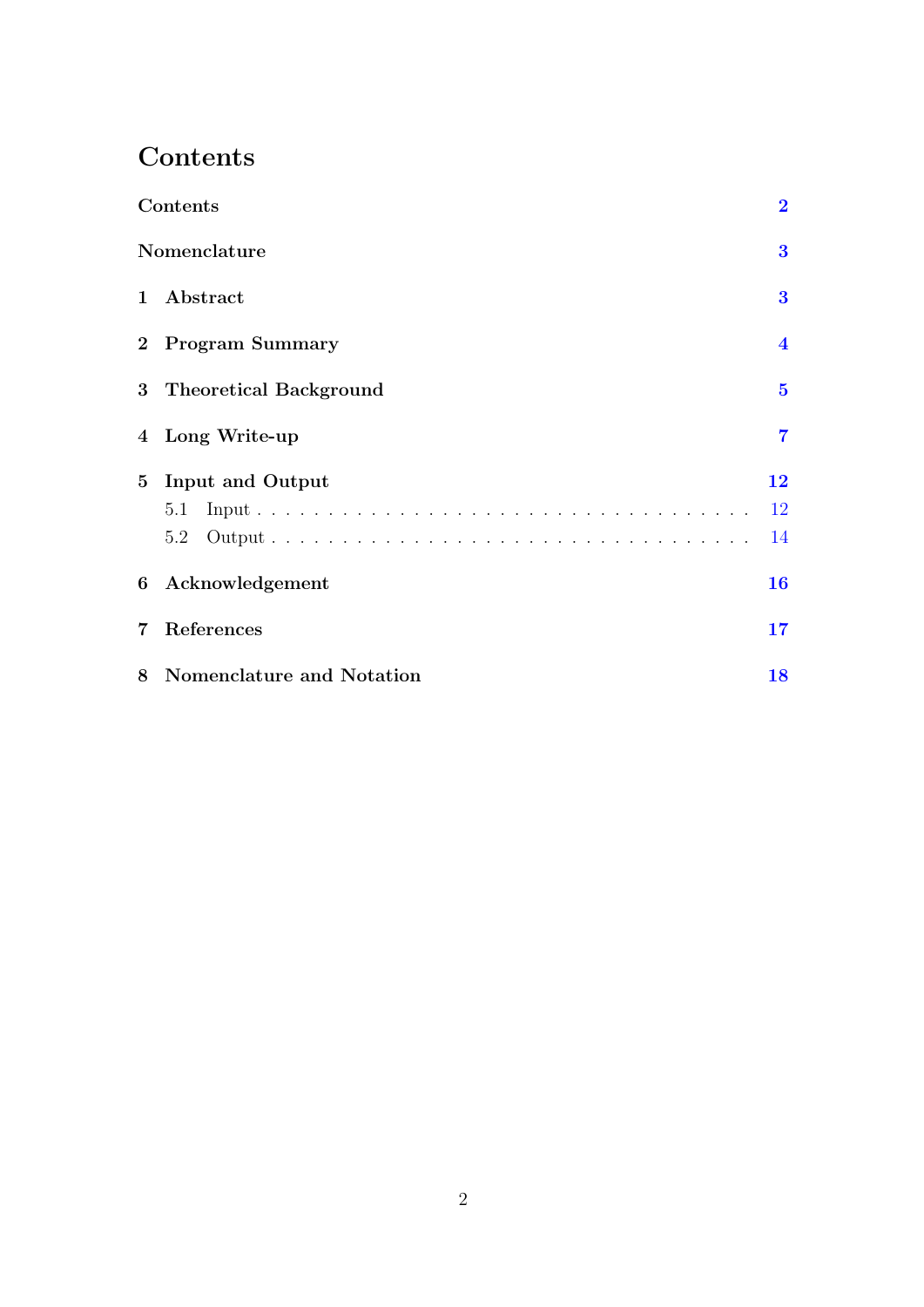### <span id="page-2-0"></span>1 Abstract

In this article we report the release of a new program for calculating the emissivity of atomic transitions. The program, which can be obtained with its documentation from our website <www.scienceware.net>, passed various rigorous tests and was used by the author to generate theoretical data and analyze observational data. It is particularly useful for investigating atomic transition lines in astronomical context as the program is capable of generating a huge amount of theoretical data and comparing it to observational list of lines. A number of atomic transition algorithms and analytical techniques are implemented within the program and can be very useful in various situations. The program can be described as fast and efficient. Moreover, it requires modest computational resources.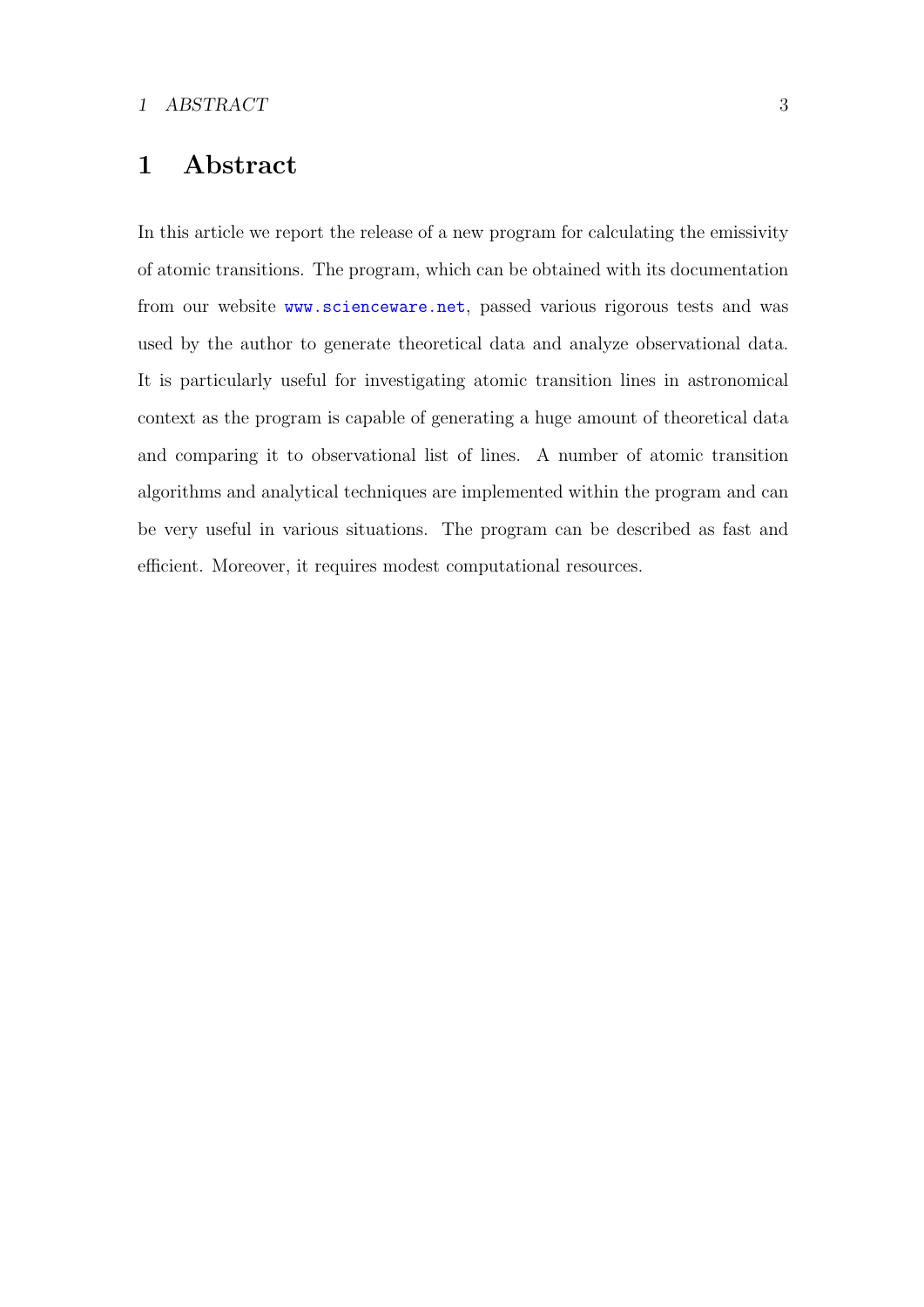#### 2 PROGRAM SUMMARY 4

## <span id="page-3-0"></span>2 Program Summary

Title of the program: Emissivity Type of program: command line Programming language: C++ Number of lines: 3110 Computer: PC running Linux or Windows Installation: desktop Memory required to execute: case dependent Speed of execution: case dependent (∼ few seconds) Has code been vectorized?: Yes Has code been parallelized?: No Compilers tested: g++, Dev-C++ Number of warnings: 0 Programming methodology: procedural with object oriented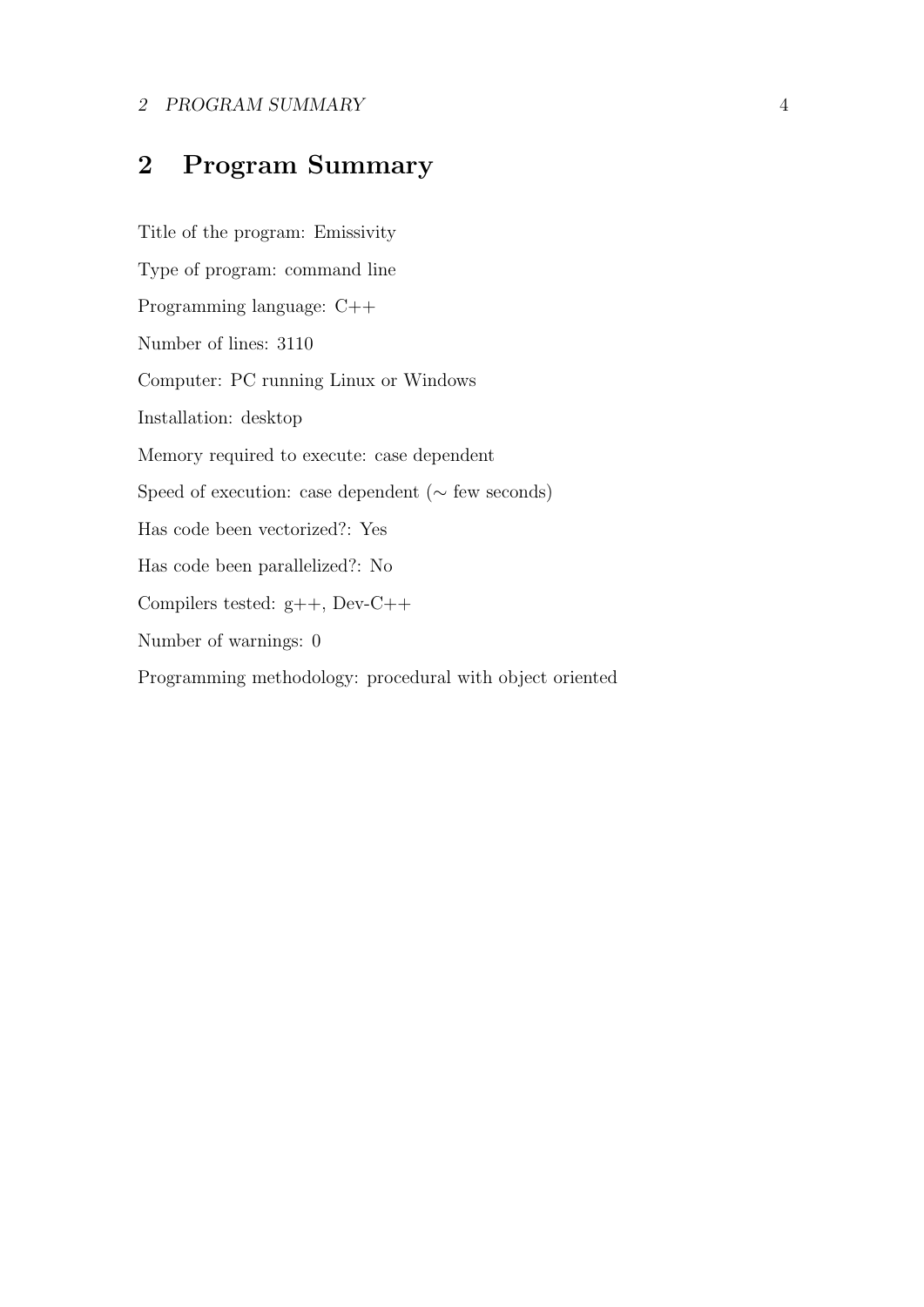### <span id="page-4-0"></span>3 Theoretical Background

In a thermodynamic equilibrium situation an excited atomic state is populated by recombination and radiative cascade from higher states, and depopulated by autoionization and radiative decay to lower states. Many recombination lines arise from radiative decay and subsequent cascade of strongly autoionizing resonance states near the ionization limit. These lines are dominated by low temperature dielectronic recombination. The populations of such resonance states are determined by the balance between autoionization and radiative decay. When autoionization dominates, the populations are then given by the Saha equation for thermodynamic equilibrium

$$
N_{X_{(n-1)+}} = N_e N_{X_{n+}} \frac{g_{X_{(n-1)+}}}{2g_{X_{n+}}} \left(\frac{h^2}{2\pi m_e k T_e}\right)^{3/2} e^{-\Delta E_t/k T_e}
$$
(1)

where  $\Delta E_t$  is the energy of the recombined electron in the  $X_{(n-1)+}$  state relative to the ionization threshold, and the other symbols have their usual meaning as given in Nomenclature § [8.](#page-17-0)

The Saha equation, which describes the ratio of different stages of ionization, is based on the assumption of Local Thermodynamic Equilibrium (LTE) in a gas where collision dominates other physical processes. Consequently, the local velocity and energy distributions of particles are given by the Maxwell and Boltzmann distributions respectively and a temperature can be defined locally. The Saha equation is therefore strictly applicable only if elastic collisions are responsible for establishing the energetic distribution of particles. In many practical cases, however, atomic processes such as radiative transitions or dynamic effects are more important than elastic collisions and the assumption of LTE is not justified within the whole energy range. In these cases explicit detailed equilibrium calculations are required to determine the velocity and energy distributions of particles over the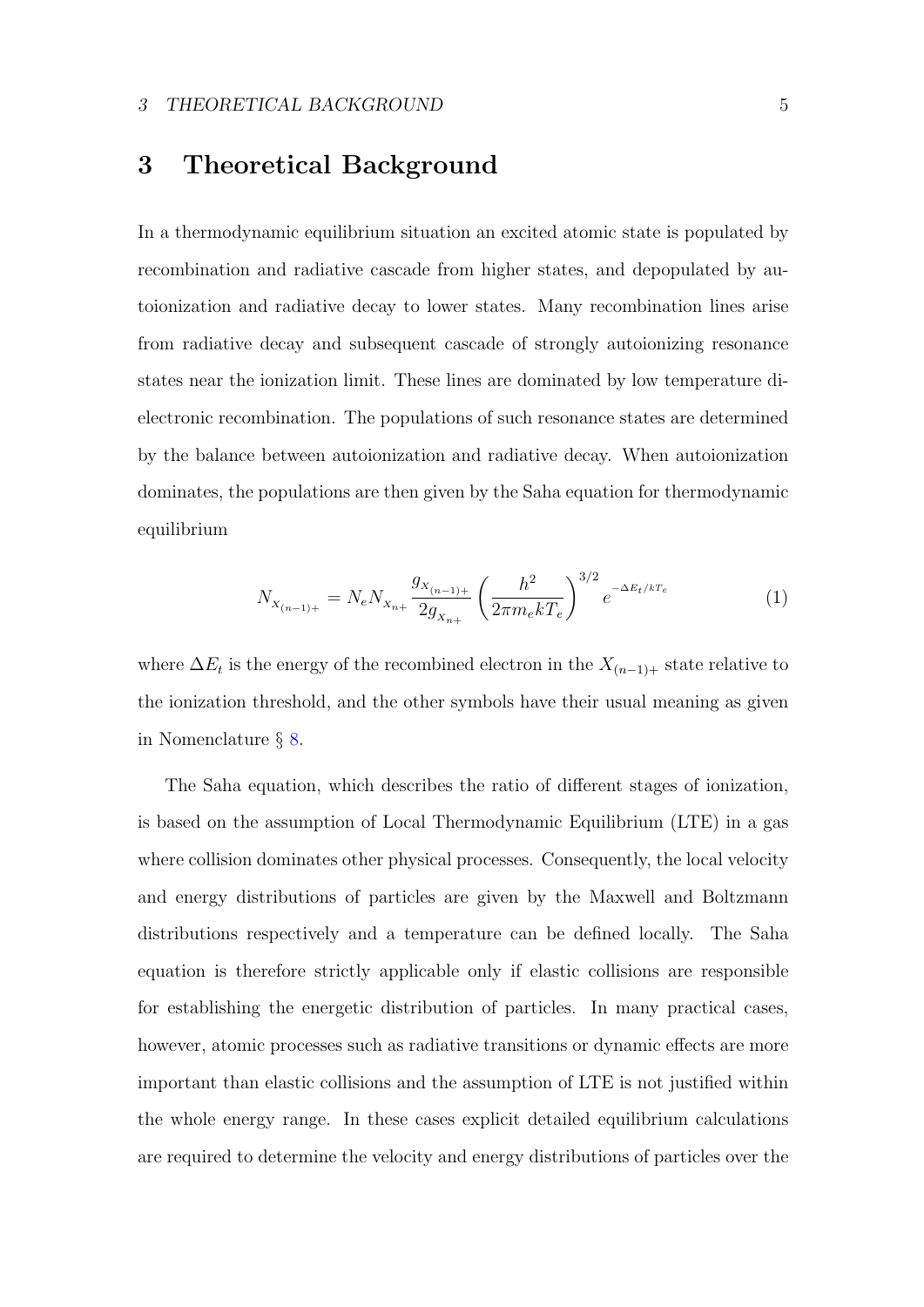<span id="page-5-2"></span>various energy levels [\[1\]](#page-16-1).

To measure the departure of the state from thermodynamic equilibrium a departure coefficient,  $b_u$ , is defined as the ratio of autoionization probability to the sum of radiative and autoionization probabilities. The value of this coefficient is between 0 for radiative domination and 1 for thermodynamic equilibrium. A large value of  $b_u \ (\simeq 1)$  is then required to justify the assumption of a thermodynamic equilibrium and apply the relevant physics.

In thermodynamic equilibrium (TE) the rate of radiationless capture equals the rate of autoionization, giving [\[5\]](#page-16-2)

<span id="page-5-0"></span>
$$
N_e N_i \varrho_c = N_u^S \Gamma_u^a \tag{2}
$$

where  $N_e$  and  $N_i$  are the number density of electrons and ions respectively,  $\rho_c$  is the recombination coefficient for the capture process,  $N_u^S$  is the Saha population of the doubly-excited state and  $\Gamma_u^a$  is the autoionization transition probability of that state. In non-TE situation, the balance is given by

<span id="page-5-1"></span>
$$
N_e N_i \varrho_c = N_u (\Gamma_u^a + \Gamma_u^r) \tag{3}
$$

where  $N_u$  is the non-TE population of the doubly-excited state and  $\Gamma_u^r$  is the radiative transition probability of that state. The departure coefficient  $b_u$  is a measure of the departure from TE, and hence is the ratio of the non-TE population to the Saha population. Comparing Equations [\(2\)](#page-5-0) and [\(3\)](#page-5-1) gives

$$
b_u = \frac{N_u}{N_u^S} = \frac{\Gamma_u^a}{\Gamma_u^a + \Gamma_u^r}
$$
\n<sup>(4)</sup>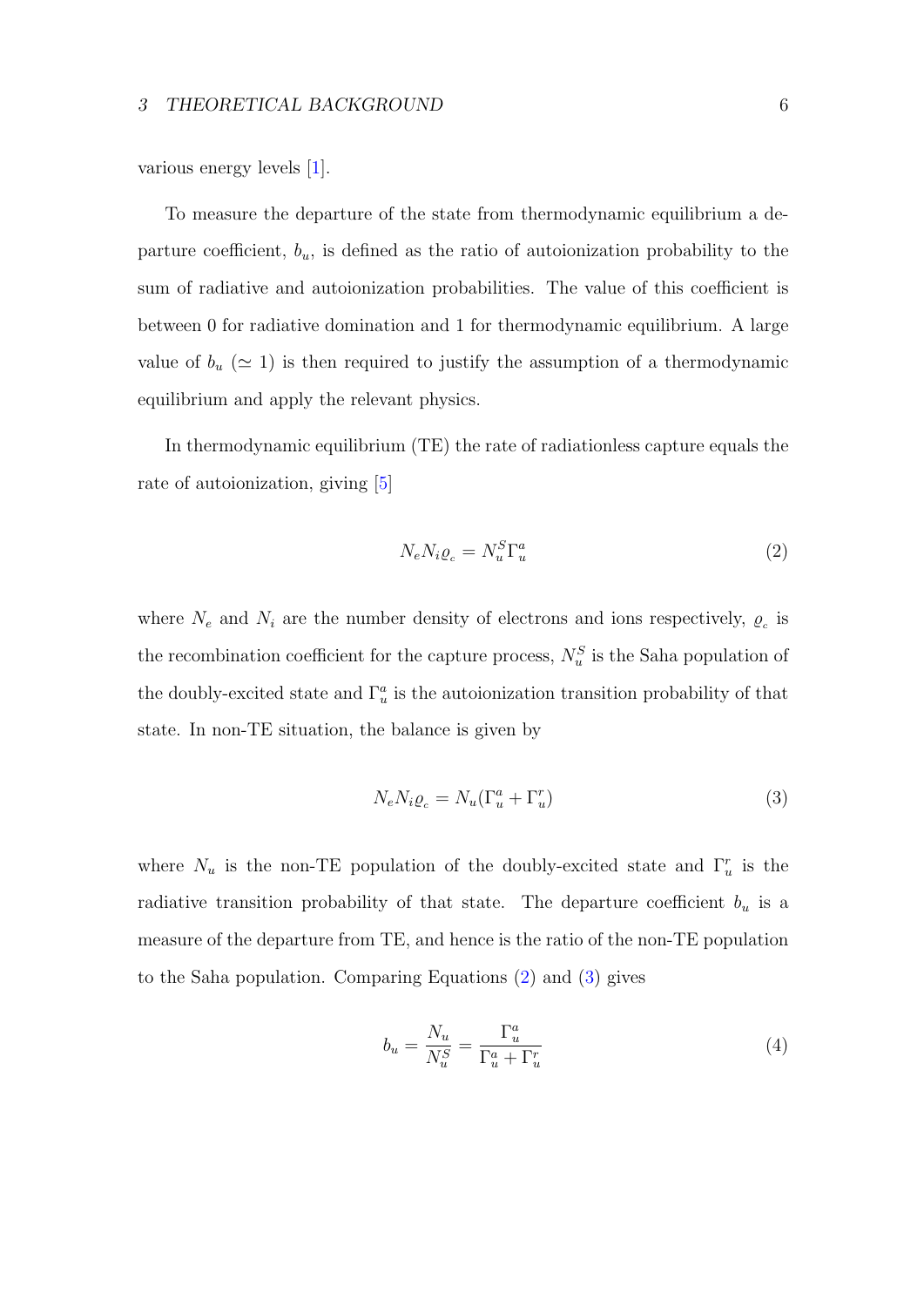### <span id="page-6-0"></span>4 Long Write-up

'Emissivity' code is a command line program that was developed to implement the atomic emissivity model. Its main functionality is to calculate the emissivity of the transition lines from electronic recombination and cascade decay all the way down to the ground or a metastable state, that is all free-free, bound-free and boundbound transitions. 'Emissivity' is written in C++ computer language and mixes procedural with object oriented programming. It consists of about 3000 lines of code. The program was compiled successfully with no errors or warnings using Dev-C++ compiler on Windows, and g++ compiler on Cygwin and several Linux distributions such as Red Hat Enterprise. Sample results produced by these three versions were compared and found to be identical. Elaborate internal checks were carried out in all stages of writing and debugging the program and the output was verified. Thorough independent checks on sample emissivity data produced by 'Emissivity' were performed and found to be consistent.

The program reads from plain text input files and writes the results to a main plain text output file. Other secondary output files can also be produced for particular purposes when required. The necessary input files are

- The main file to pass the parameters and inform the program of the required calculations. The main parameters in this file will be outlined in  $\S 5.1$ .
- A file for passing the free-states data and oscillator strengths (f-values) for free-free and bound-free transitions with photon energies. The free-states data include an index identifying the resonance, its energy position, width, configuration, term,  $2J$ , parity, and a flag marking the energy position data as experimental or theoretical.
- A file containing the bound-states data. These data include an index iden-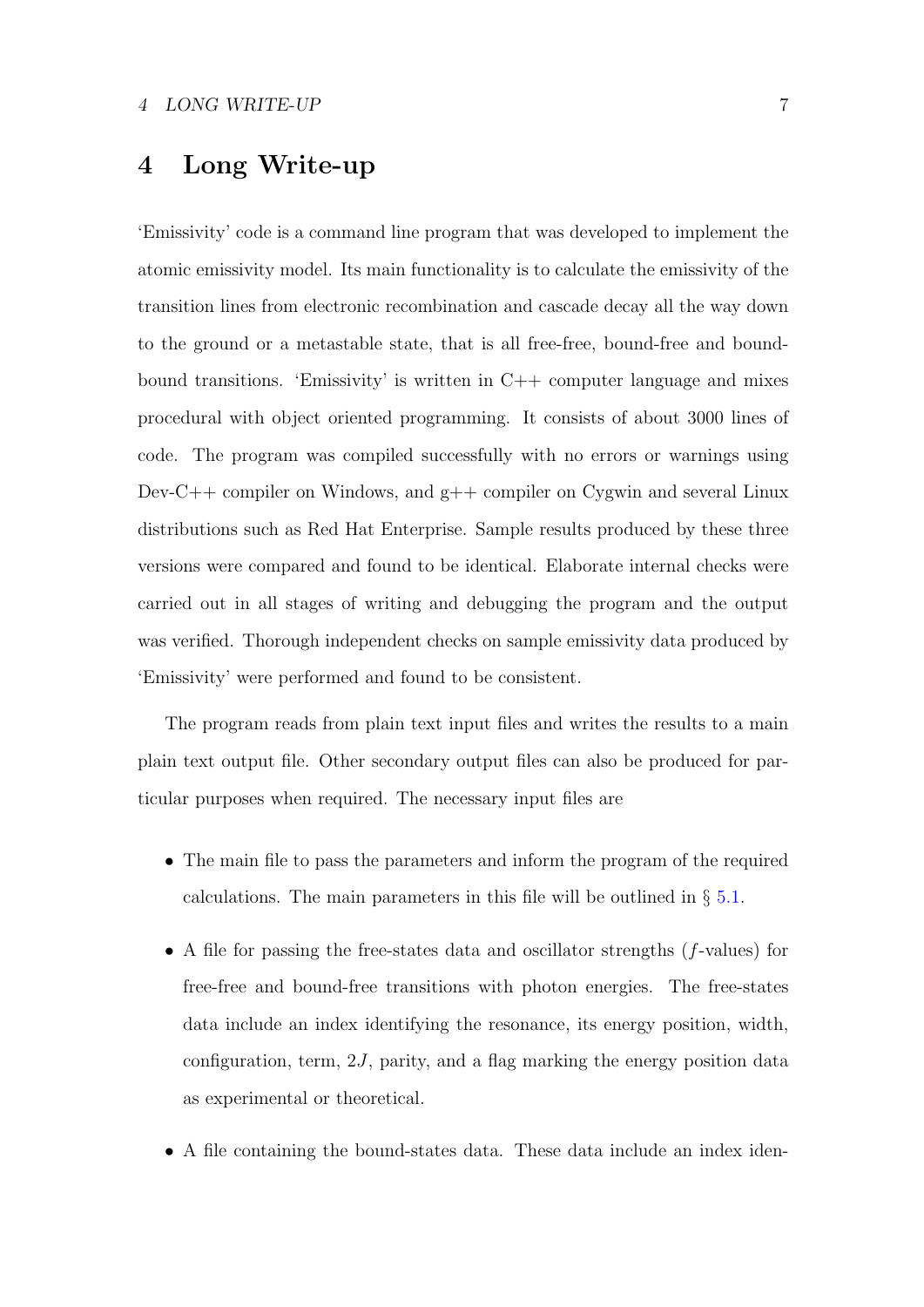<span id="page-7-0"></span>tifying the state, its energy, effective quantum number, configuration, term, and a flag marking the energy data as experimental or theoretical.

• A file containing the oscillator strengths  $(f$ -values) for the bound-bound transitions.

The last file is imported from the **R**-matrix code  $[2, 4]$  $[2, 4]$  output while the rest are user made. Two other input data files are also required if comparison and analysis of observational data are needed. One of these is a data file that contains astronomical observations while the other includes mapping information of observational lines to their theoretical counterparts. The astronomical data file contains data such as observed wavelength, observed flux before and after correcting for reddening and dust extinction, ionic identification, laboratory wavelength, multiplet number, lower and upper spectral terms of transition, and statistical weights of lower and upper levels. The mapping file contains the indices of the observational lines and their theoretical counterparts.

In this section we summarize the theoretical background for emissivity calculations as implemented in the 'Emissivity' code

• The program starts by obtaining the radiative transition probability  $\Gamma_{ul}^r$  for all free-free transitions as given by

$$
\Gamma_{ul}^r = \frac{\alpha^3 E_p^2 g_l f_{ul}}{2g_u \tau_o} \tag{5}
$$

where the photon energy  $E_p$  is in Ryd, and the other symbols are defined in Nomenclature  $\S$  [8.](#page-17-0) This is followed by obtaining the radiative transition probability  $\Gamma_{ul}^r$  for all free-bound transitions, as in the case of free-free transitions.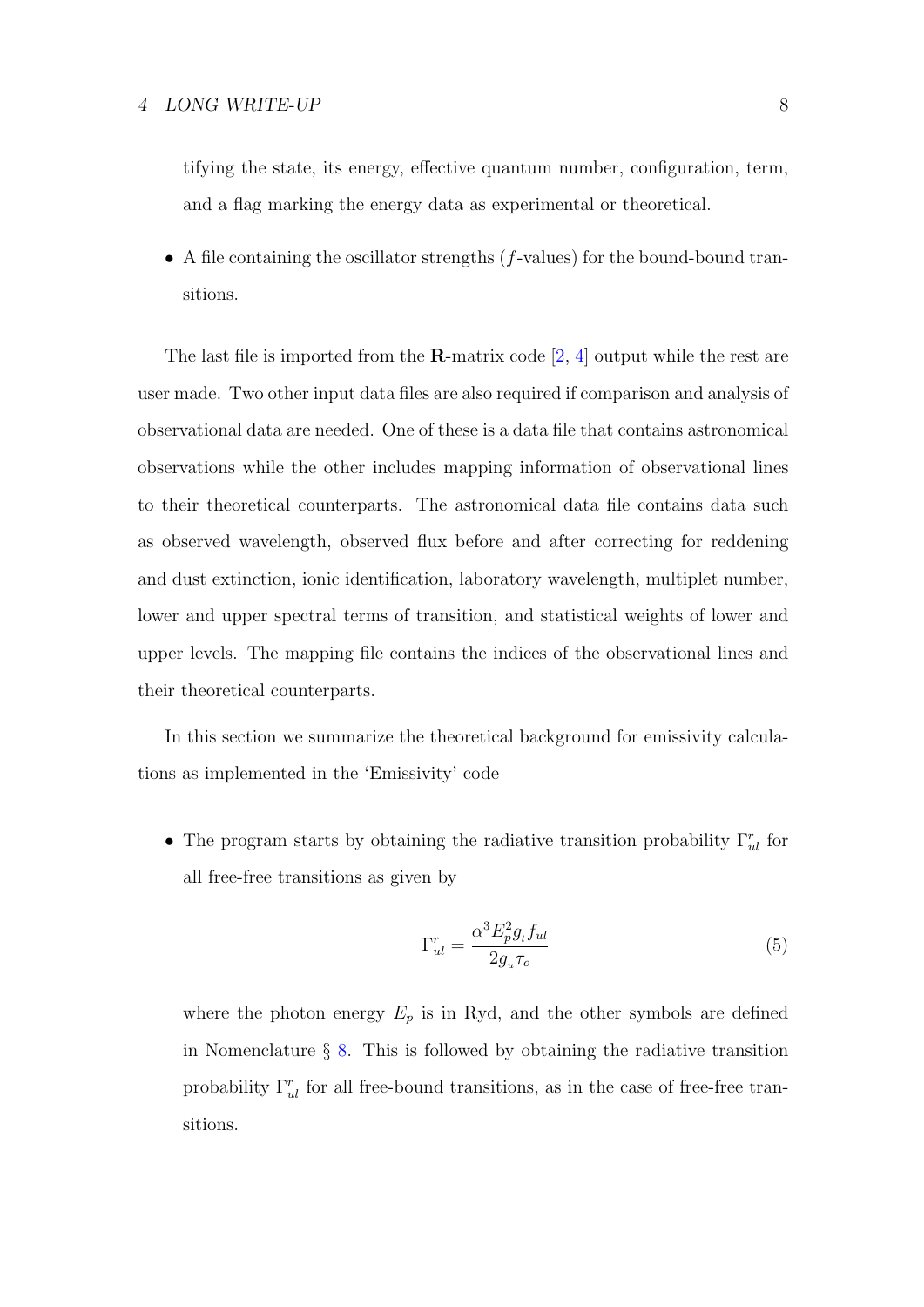• The total radiative transition probability  $\Gamma_u^r$  for all resonances is then found. This is the probability of radiative decay from an upper resonance state to all accessible lower resonances and bound states. This probability is found by summing up the individual probabilities  $\Gamma_{ul}^r$  over all lower free and bound states l for which a transition is possible according to the electric dipole rules; that is

<span id="page-8-1"></span>
$$
\Gamma_u^r = \sum_l \Gamma_{ul}^r \tag{6}
$$

• The departure coefficient,  $b_u$ , for all resonances is then obtained

$$
b_u = \frac{\Gamma_u^a}{\Gamma_u^a + \Gamma_u^r} \tag{7}
$$

where  $\Gamma_u^a$  and  $\Gamma_u^r$  are the autoionization and radiative transition probabilities of state u, and  $\Gamma^a$  is given by

$$
\Gamma^a = \frac{\Delta_r}{\hbar} \tag{8}
$$

• The next step is to calculate the population of resonances by summing up two components: the Saha capture, and the radiative decay from all upper levels. In thermodynamic equilibrium (TE) the rate of radiationless capture equals the rate of autoionization, giving

<span id="page-8-0"></span>
$$
N_e N_i \varrho_c = N_l^S \Gamma_l^a \tag{9}
$$

where  $N_e$  and  $N_i$  are the number density of electrons and ions respectively,  $\varrho_c$  is the recombination coefficient for the capture process,  $N_l^S$  is the Saha population of the doubly-excited state and  $\Gamma_l^a$  is the autoionization transition probability of that state. In non-TE situation, the population and depopulation of the autoionizing state due to radiative decay from upper states and to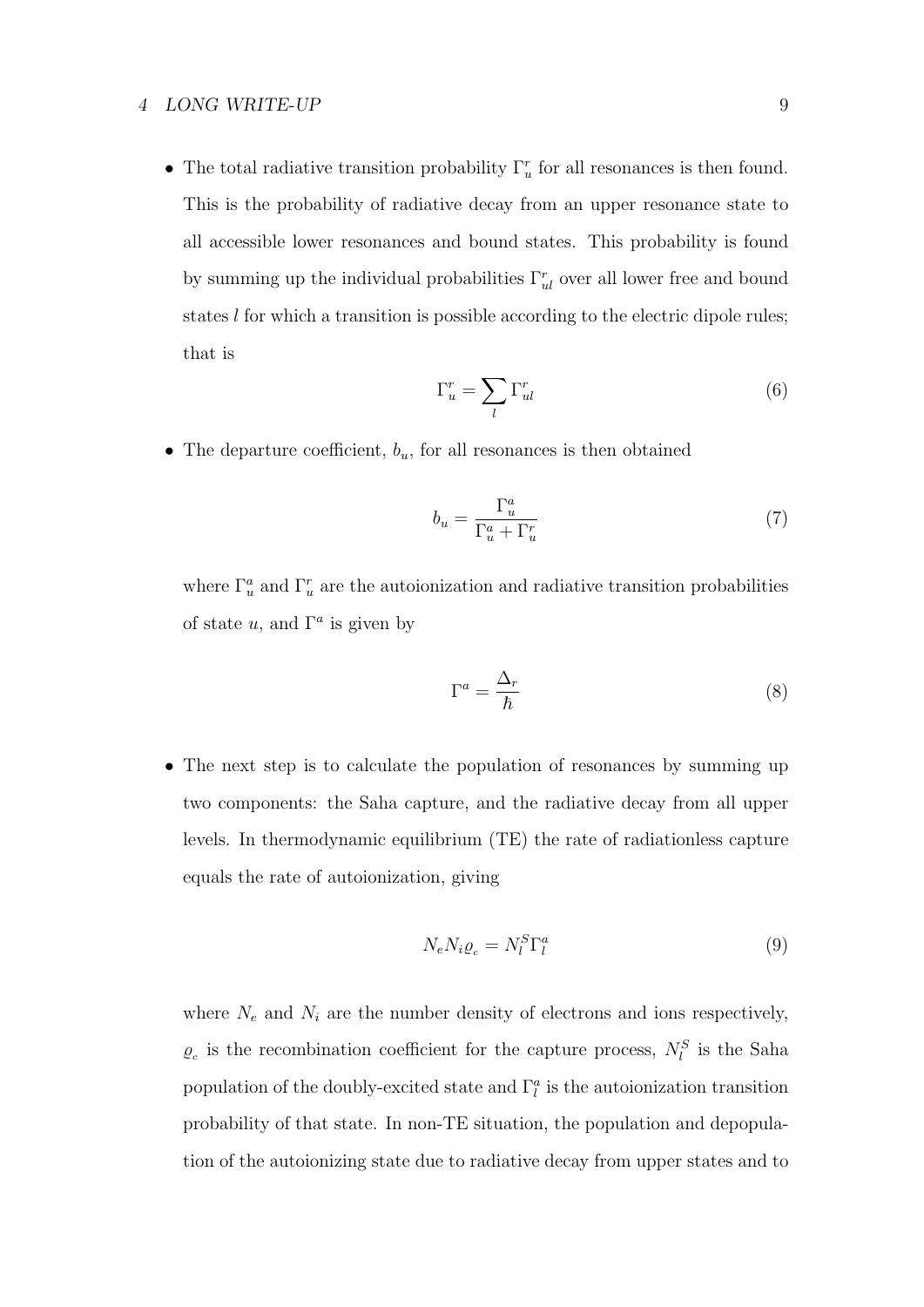lower states respectively should be included, and hence the balance is given by

<span id="page-9-0"></span>
$$
N_e N_i \varrho_c + \sum_u N_u \Gamma_{ul}^r = N_l (\Gamma_l^a + \Gamma_l^r)
$$
\n(10)

where  $N_l$  is the non-TE population of the doubly-excited state,  $\Gamma_l^r$  is the radiative transition probability of that state,  $\Gamma_{ul}^r$  is the radiative transition probability from an upper state  $u$  to the autoionzing state  $l$ , and the sum is over all upper states that can decay to the autoionzing state. Combining [\(9\)](#page-8-0) and [\(10\)](#page-9-0) yields

<span id="page-9-1"></span>
$$
N_l^S \Gamma_l^a + \sum_u N_u \Gamma_{ul}^r = N_l (\Gamma_l^a + \Gamma_l^r)
$$
\n(11)

On manipulating [\(11\)](#page-9-1) the following relation can be obtained

$$
N_l = N_l^S \left( \frac{\Gamma_l^a}{\Gamma_l^a + \Gamma_l^r} \right) + \sum_u \frac{N_u \Gamma_{ul}^r}{\Gamma_l^r + \Gamma_l^a}
$$
  

$$
= N_l^S b_l + \sum_u \frac{N_u \Gamma_{ul}^r}{\Gamma_l^r + \Gamma_l^a}
$$
(12)

where  $b_l$  is the departure coefficient of the autoionizing state. This last relation is used in calculating the population.

- The next step is to calculate  $\Gamma_{ul}^r$  for the bound-bound transitions. In these calculations the f-values can be in length form or velocity form, though the length values are usually more reliable, and hence 'Emissivity' reads these values from the  $f$ -values file produced by the  $\bf R$ -matrix code. This is followed by finding  $\Gamma_u^r$  for the bound states by summing up  $\Gamma_u^r$  over all lower bound states l, as given earlier by  $(6)$  for the case of resonances.
- The population of the bound states is then obtained

$$
N_l = \sum_u \frac{N_u \Gamma_{ul}^r}{\Gamma_l^r} \tag{13}
$$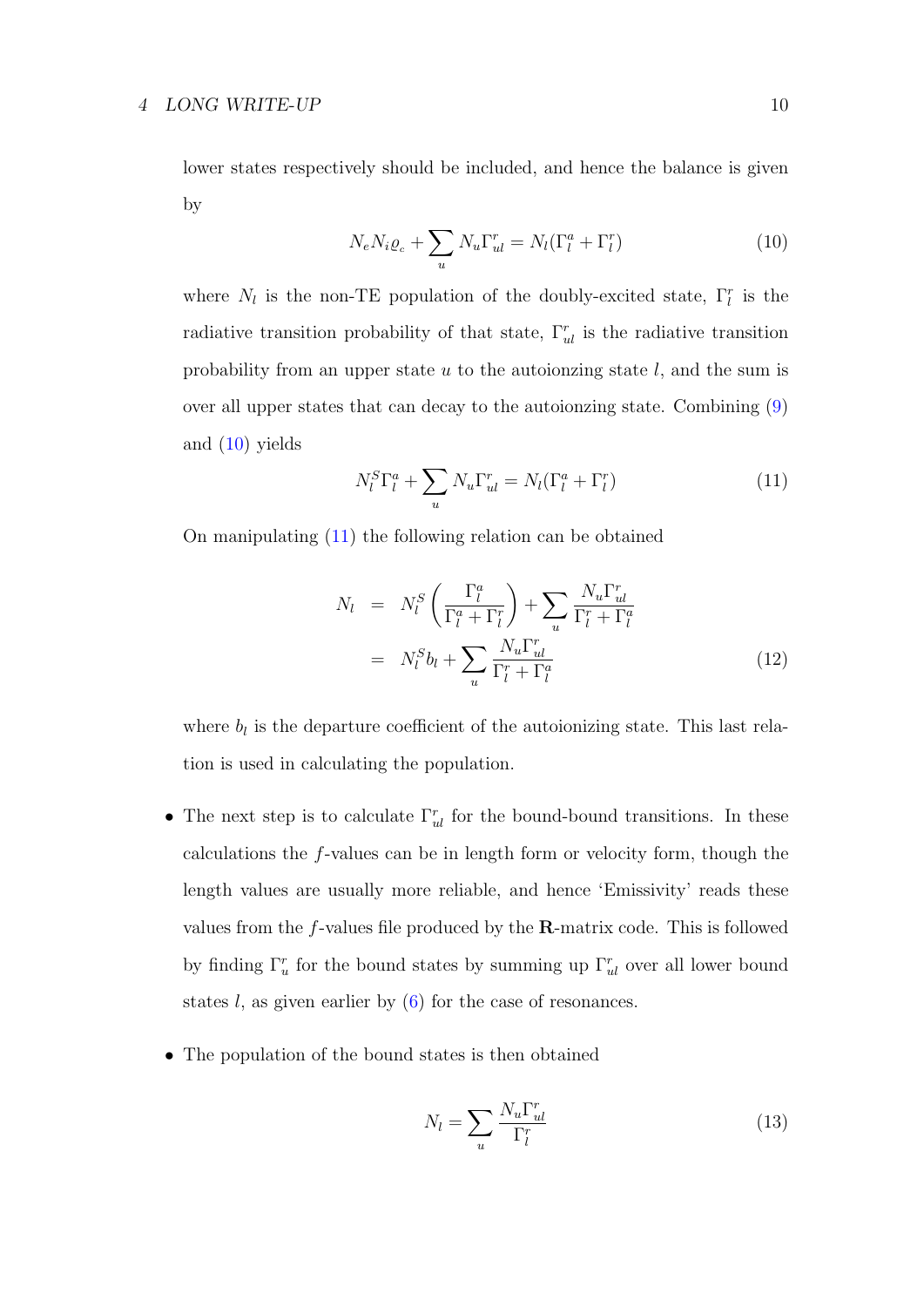where  $u$  includes all upper free and bound states.

• Finally, all possible free-free, free-bound and bound-bound transitions are found. The emissivity of all recombination lines that arise from a transition from an upper state  $u$  to a lower state  $l$  is then computed using the relation

$$
\varepsilon_{ul} = N_u \Gamma_{ul}^r h\nu \tag{14}
$$

where  $\nu$  is the frequency of the transition line.

• Apart from the normal debugging and testing of the program components to verify that they do what they are supposed to do, two physical tests are incorporated within the program to validate its functionality and confirm that no serious errors have occurred in processing and producing the data. These tests are the population-balance test and the metastable test. The first test relies on the fact that the population of each state should equal the depopulation. This balance is given by the relation

$$
\sum_{j>i} N_j \Gamma_{ji}^r = N_i \sum_{k < i} \Gamma_{ik}^r \tag{15}
$$

The second test is based on the fact that the total number of the electrons leaving the resonances in radiative decay should equal the total number arriving at the metastable states. This balance is given by the relation

$$
\sum_{\forall j} N_j \Gamma_j^r = \sum_{\forall i, k > i} N_k \Gamma_{ki}^r \tag{16}
$$

where  $i$  is an index for metastable states and  $j$  is an index for resonances.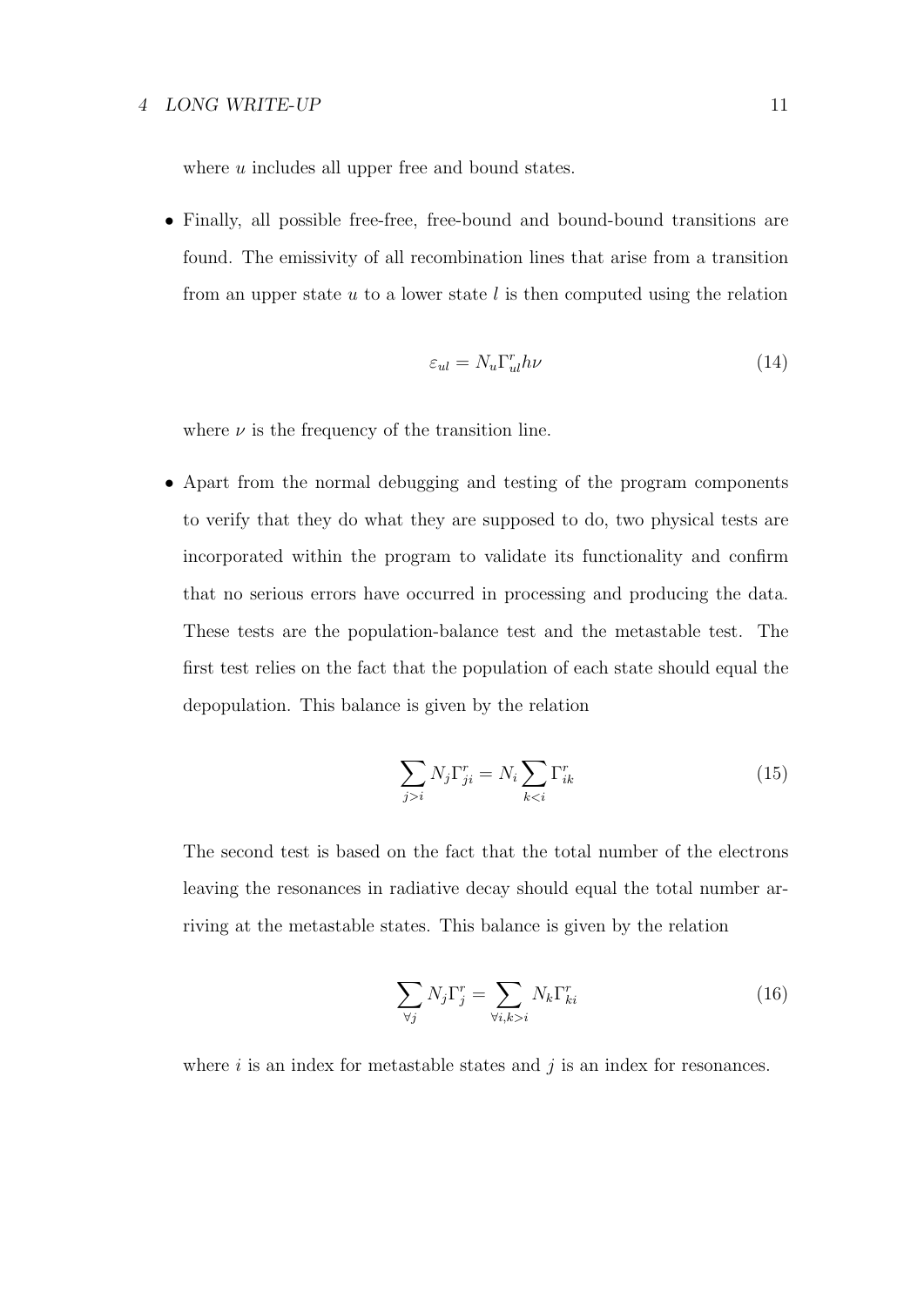### <span id="page-11-0"></span>5 Input and Output

The detailed technical description of the program input and output files is given in the program documentation which can be obtained from  $www.scienceware.net$ website. However, in this section we give a general description of the nature of the input parameters and the expected output data so that the user can decide if the program is relevant for the required purpose.

#### <span id="page-11-1"></span>5.1 Input

Various physical and computational parameters are required for successful run. Some of these are optional and are only required for obtaining particular data. The main input parameters are

- The temperature in K and the number densities of electrons and ions in m<sup>-3</sup>. The program uses a temperature vector to generate data for various temperatures. These values can be regularly or irregularly spaced.
- The residual charge of the ion, which is required for scaling some of the data obtained from the R-matrix code output files.
- Boolean flag for reading and processing observational astronomical data obtained from an external input data file. A mapping file is also required for this process. If the user chooses to read astronomical data, the data lines will be inserted between the theoretical lines in the main output file according to their observed wavelength.
- Boolean flag to run the aforementioned physical tests.
- Parameters for generating and writing normalization emissivity data for theoretical and observational lines to the main output file alongside the original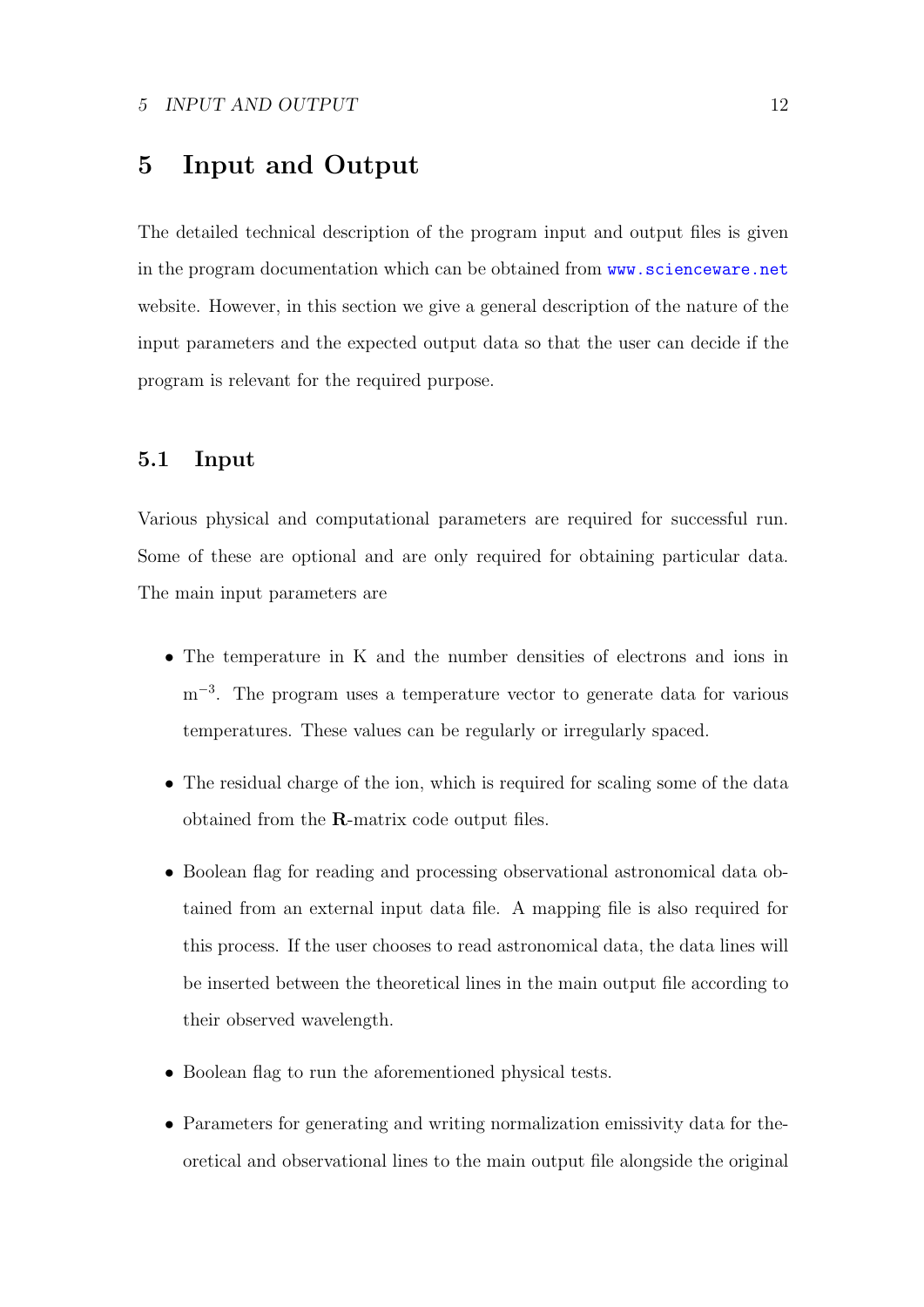emissivity data. The normalization can be internal using the emissivity of one of the transition lines produced by the program. It can also be with respect to an outside set of emissivity values corresponding to the input temperatures. Another possibility is to normalize with respect to an outside set of emissivity data in the form of effective recombination coefficients corresponding to the specified input temperatures. In this case the wavelength of the line to be normalized to is required. The effective recombination coefficient  $\rho_f(\lambda)$  is defined such that the emissivity  $\varepsilon(\lambda)$  of a transition line with wavelength  $\lambda$ is

$$
\varepsilon(\lambda) = N_e N_i \varrho_f(\lambda) \frac{hc}{\lambda} \qquad \text{(J.m}^{-3} \text{.s}^{-1}) \tag{17}
$$

Another choice for normalization is to be with respect to an outside set of emissivity data in the form of effective recombination coefficients corresponding to a set of temperatures that may be different from those used in the input. In this case, the recombination coefficients corresponding to the input temperature values are obtained by interpolation or extrapolation using a polynomial interpolation routine.

- Parameters to control the production and writing of the effective recombination coefficients,  $\varrho_f$ , which are equivalent to the given emissivities. Vacuum wavelength of the transition lines will be used due to the restriction on the air wavelength formula  $(\lambda \geq 2000$ Å).
- Parameters to control the algorithm to minimize the sum of least square deviations of emissivity between the observational lines and their theoretical counterparts over the input temperature range. This sum is given by

$$
S = \sum_{\forall \text{lines}} \left(\varepsilon_o^N - \varepsilon_t^N\right)^2 \tag{18}
$$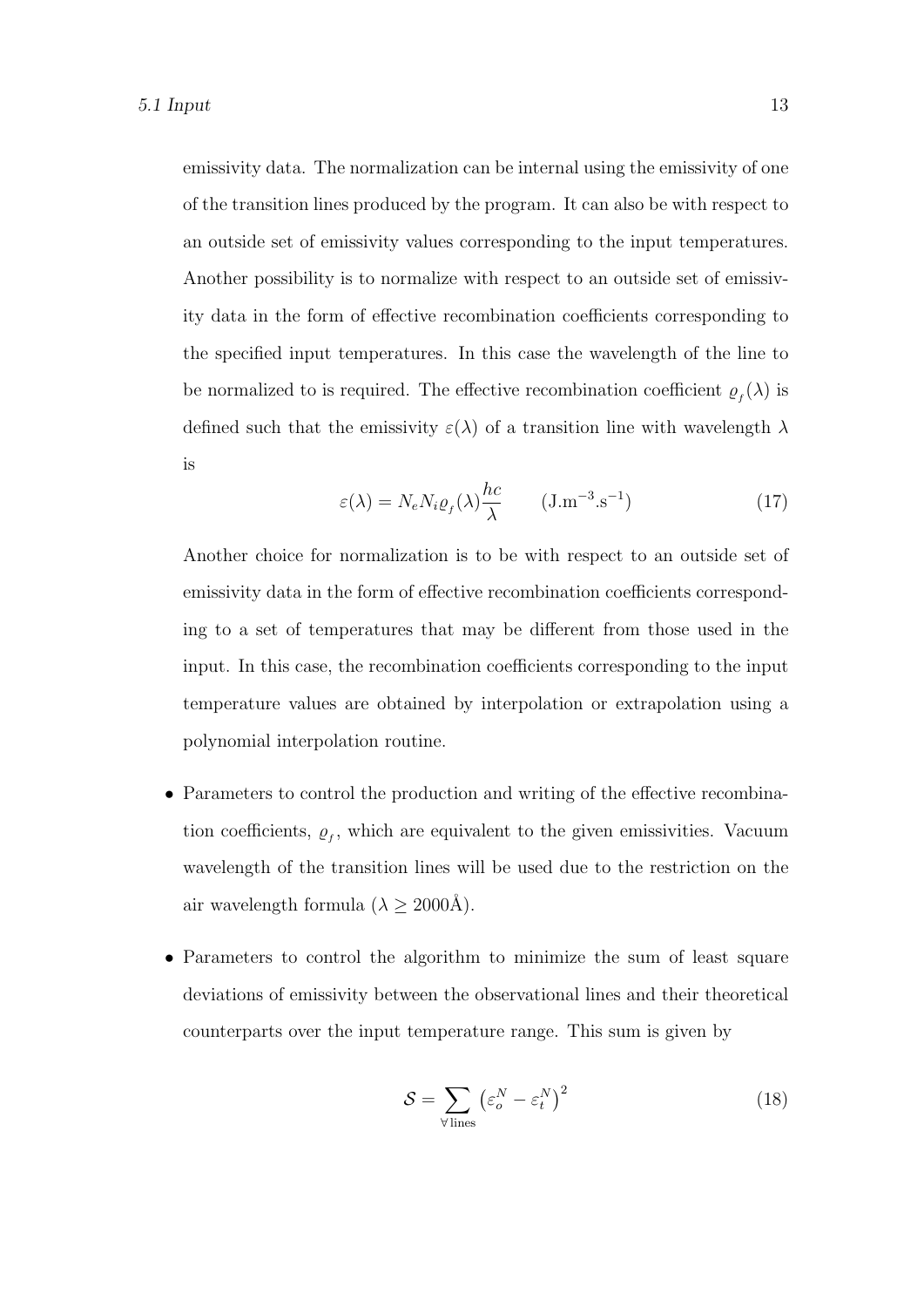where  $\varepsilon_o^N$  and  $\varepsilon_t^N$  are the normalized observational and theoretical emissivities respectively. This algorithm also offers the possibility of computing the temperature confidence interval and its relevant parameters. The individual square differences for each one of the least squares and their percentage difference which is given by

$$
\left(\frac{\varepsilon_o^N - \varepsilon_t^N}{\varepsilon_o^N}\right) \times 100\tag{19}
$$

can also be written to the main output file. The confidence interval for the goodness-of-fit index  $\chi^2$  can also be found if required by providing the degrees of freedom  $\eta$  and the change in the goodness-of-fit index  $\Delta \chi^2$ .

• Parameters to run and control an algorithm for finding the decay routes to a particular state, bound or free, from all upper states. As the number of decay routes can be very large (millions and even billions) especially for the low bound states, a parameter is used to control the maximum number of detected routes. The results (number of decay routes and the routes themselves grouped in complete and non-complete) are written to an output file other than the main one. The states of each decay route are identified by their configuration, term and  $2J$ . For resonances, the Saha capture term and the radiative decay term are also given when relevant. These temperaturedependent data are given for a single temperature, that is the first value in the input temperature vector.

#### <span id="page-13-0"></span>5.2 Output

The program produces a main output file which contains the essential emissivity data. The file starts with a number of text lines summarizing the input data used and the output results, followed by a few commentary lines explaining the symbols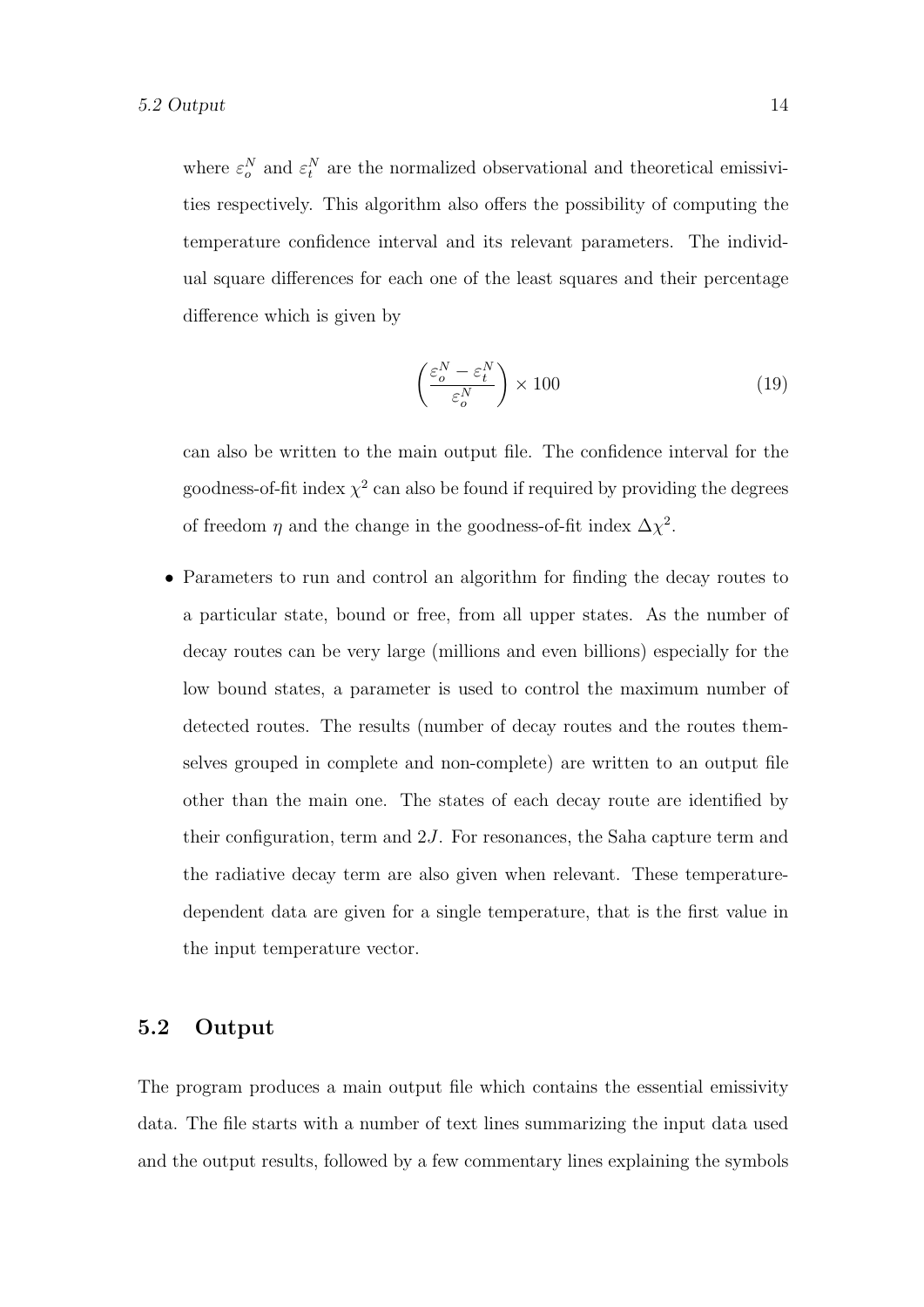and units. This is followed by a number of data lines matching the number of transitions. The data for each transition includes an index identifying the transition, status (FF, FB or BB transition), the experimental state of the energy data of the upper and lower levels, the attributes of the upper and lower levels (configuration, term, 2J and parity), wavelength in vacuum, wavelength in air for  $\lambda \geq 2000$ Å, the emissivities corresponding to the given temperatures, the normalized emissivities and the effective recombination coefficients corresponding to the given emissivities. Writing the normalized emissivities and the effective recombination coefficients is optional and can be turned off. As mentioned earlier, if the user chooses to read the astronomical data, the observational lines will be inserted in between the theoretical lines according to their lab wavelength.

There are other subsidiary output files. One of these is a file containing the results of the minimization algorithm. This file contains information on  $\eta$ ,  $\Delta \chi^2$ , **a**, temperature at minimum  $\chi^2$ , and the temperature limits for the confidence interval. This is followed by the temperature array with the corresponding least squares residuals, the  $a\chi^2$  and the  $\chi^2$  arrays as functions of temperature. Another output file is one containing mapping data used for testing purposes. A third output file is a decay routes file which was outlined previously.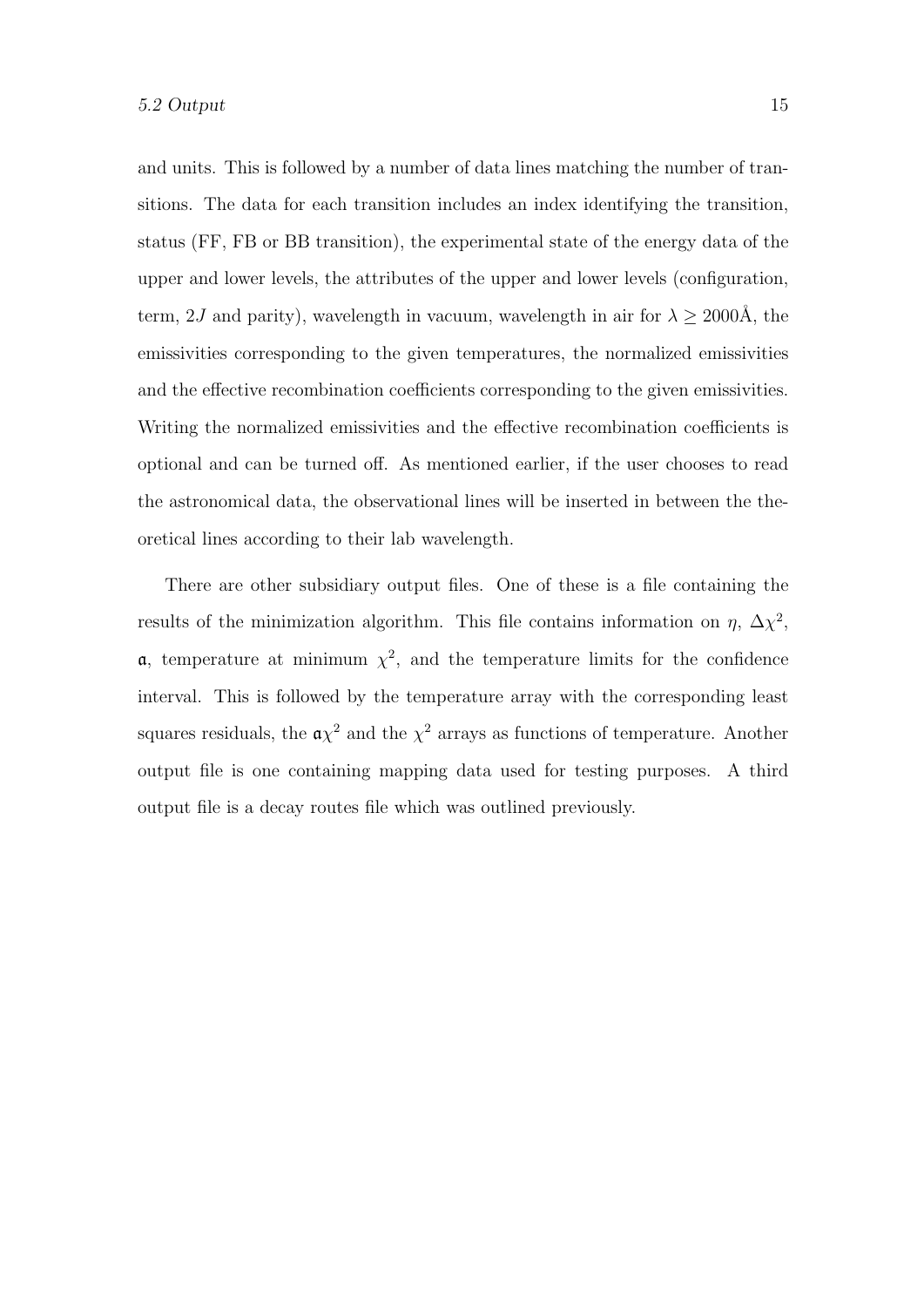# <span id="page-15-0"></span>6 Acknowledgement

The author would like to acknowledge the essential contribution of Prof. Peter Storey in all stages of writing, testing and debugging the program and providing the theoretical framework. Without his help and advice the development of the program would have been an impossible mission.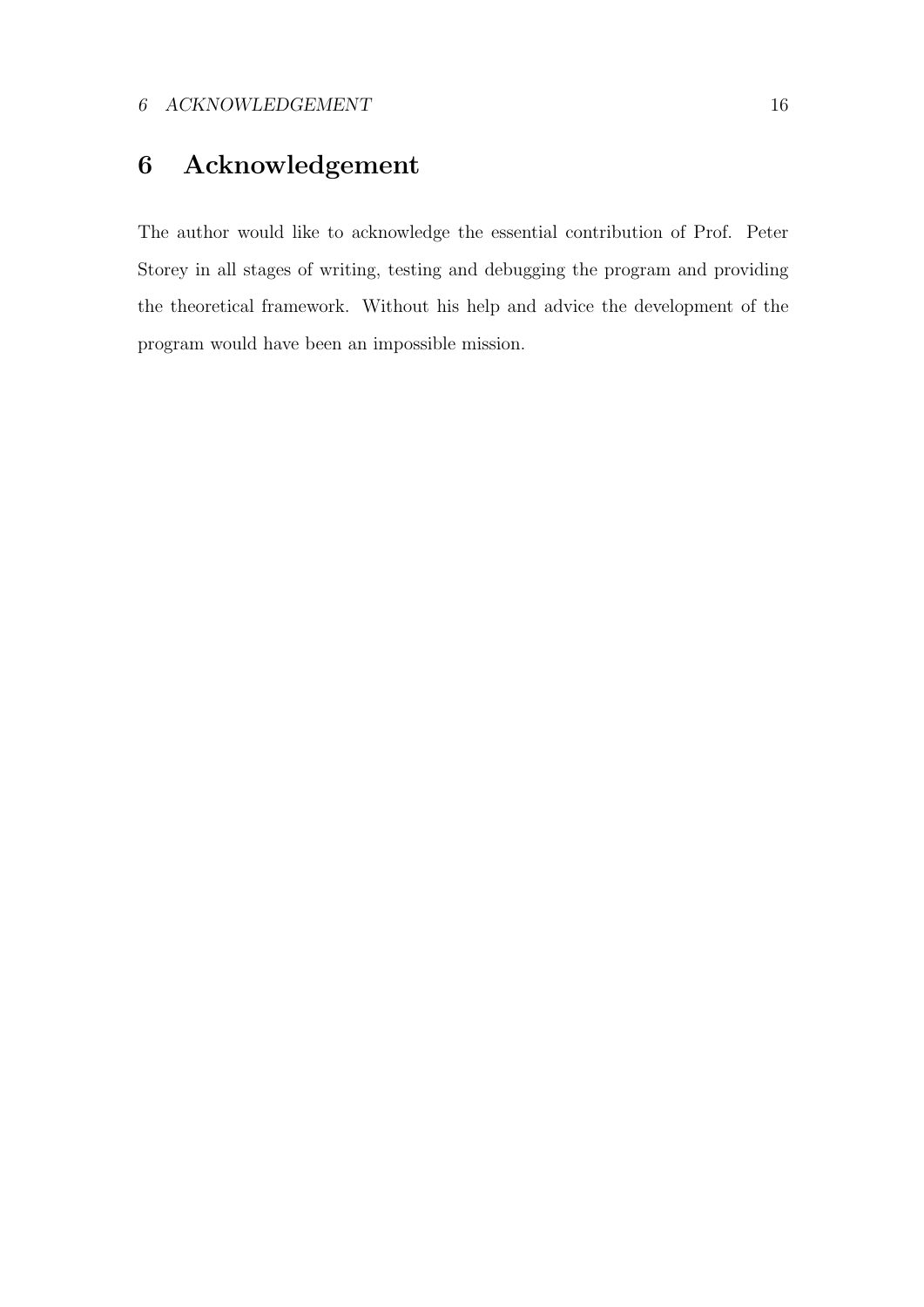# <span id="page-16-0"></span>7 References

- <span id="page-16-1"></span>[1] Benoy D.A., Mullen J.A.M. and Schram D.C. (1993) Radiative energy loss in a nonequilibrium argon plasma. Journal of Physics D 26(9): 1408-1413. [6](#page-5-2)
- <span id="page-16-3"></span>[2] Berrington K.A., Eissner W.B. and Norrington P.H. (1995) RMATRX1: Belfast atomic R-matrix codes. Computer Physics Communications 92(2): 290-420. [8](#page-7-0)
- <span id="page-16-5"></span>[3] National Institute of Standards and Technology (NIST). URL: [http://www.nist.gov.](http://www.nist.gov) [20](#page-19-0)
- <span id="page-16-4"></span>[4] The UK Atomic Processes for Astrophysical Plasmas. URL: [http://amdpp.phys.strath.ac.uk/UK\\_RmaX/codes.html](http://amdpp.phys.strath.ac.uk/UK_RmaX/codes.html). [8](#page-7-0)
- <span id="page-16-2"></span>[5] Seaton M.J. and Storey P.J. (1976) Di-electronic recombination. In: Atomic Processes and Applications. North-Holland Publishing Company. [6](#page-5-2)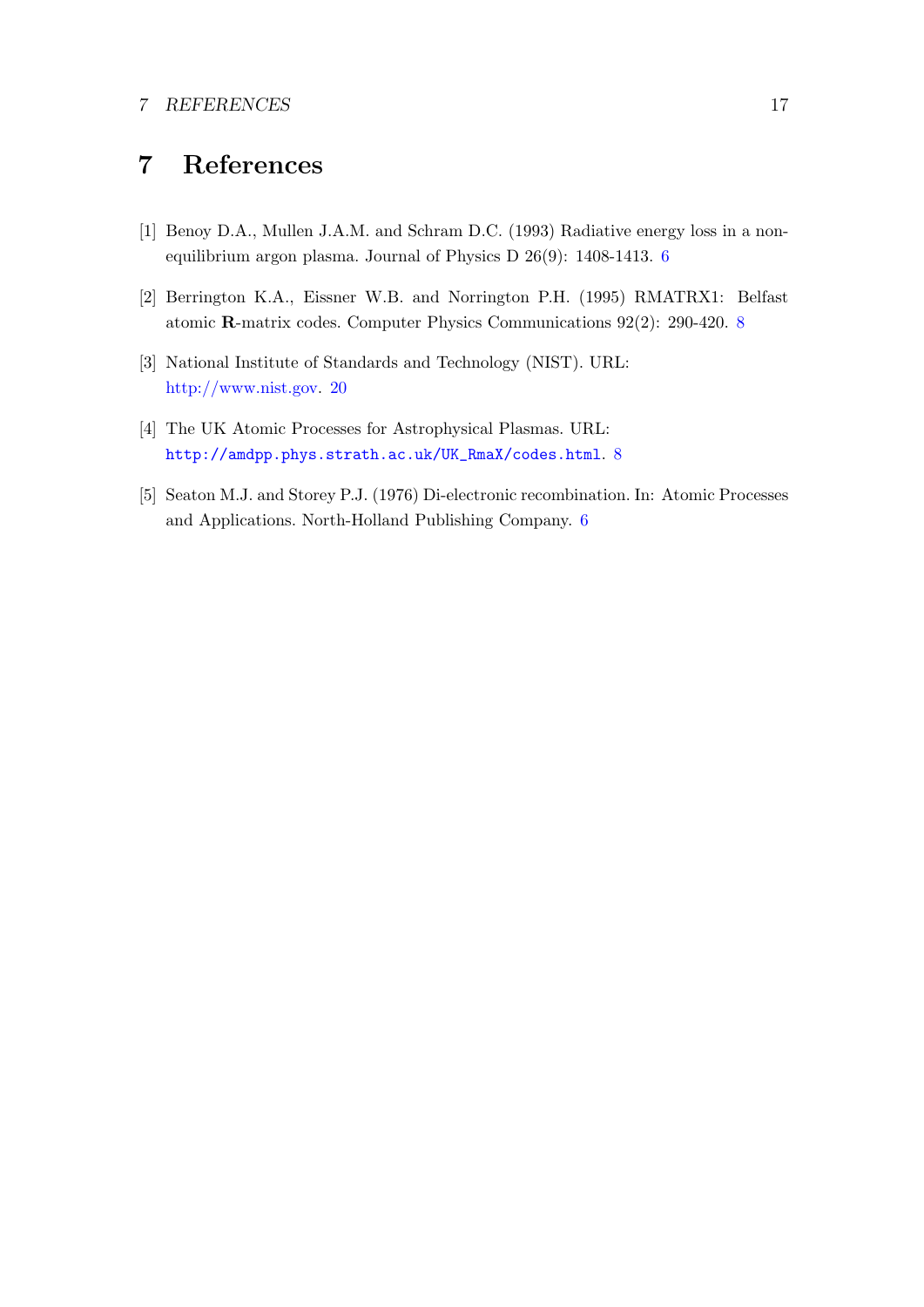### <span id="page-17-0"></span>8 Nomenclature and Notation

α fine structure constant  $(= e^2/(\hbar c 4\pi \epsilon_o) \simeq 7.2973525376 \times 10^{-3})$  $\Gamma^a$ <sup>a</sup> autoionization transition probability  $(s^{-1})$  $\Gamma^r$ radiative transition probability  $(s^{-1})$  $\Gamma_n^r$ radiative transition probability from upper state u to lower state  $l$  (s<sup>-1</sup>)  $\Delta\chi^2$ change in goodness-of-fit index  $\Delta_r$  width of resonance (J)  $\Delta E$  energy difference (J)  $\epsilon_o$  permittivity of vacuum ( $\simeq 8.854187817 \times 10^{-12} \text{F} \cdot \text{m}^{-1}$ )  $\varepsilon$  emissivity of transition line (J.s<sup>-1</sup>.m<sup>-3</sup>)  $\varepsilon_{ul}$  emissivity of transition line from state u to state l (J.s<sup>-1</sup>.m<sup>-3</sup>)  $\varepsilon_o^N$ normalized observational emissivity  $\varepsilon_t^N$ normalized theoretical emissivity  $\eta$  number of degrees of freedom  $\lambda$  wavelength (m)  $\nu$  frequency (s<sup>-1</sup>)  $\varrho_{c}$ recombination coefficient for capture process  $(m^3.s^{-1})$  $\varrho$ <sub>f</sub> effective recombination coefficient  $(m^3.s^{-1})$  $\tau_o$  atomic time unit (=  $\hbar/E_h \simeq 2.418884326505 \times 10^{-17}$ s)  $\chi^2$ <sup>2</sup> goodness-of-fit index a scaling parameter in  $\chi^2$  confidence interval procedure Å angstrom b departure coefficient  $b_u$  departure coefficient of upper state c speed of light in vacuum  $(299792458 \text{ m.s}^{-1})$ e elementary charge ( $\simeq 1.602176487 \times 10^{-19}$ C)  $e^-$ <sup>−</sup> electron  $E$  energy  $(J)$  $E_h$  Hartree energy ( $\simeq 4.35974394 \times 10^{-18}$ J)  $E_n$  photon energy (J) f oscillator strength  $f_{ul}$  oscillator strength of transition between upper state u and lower state l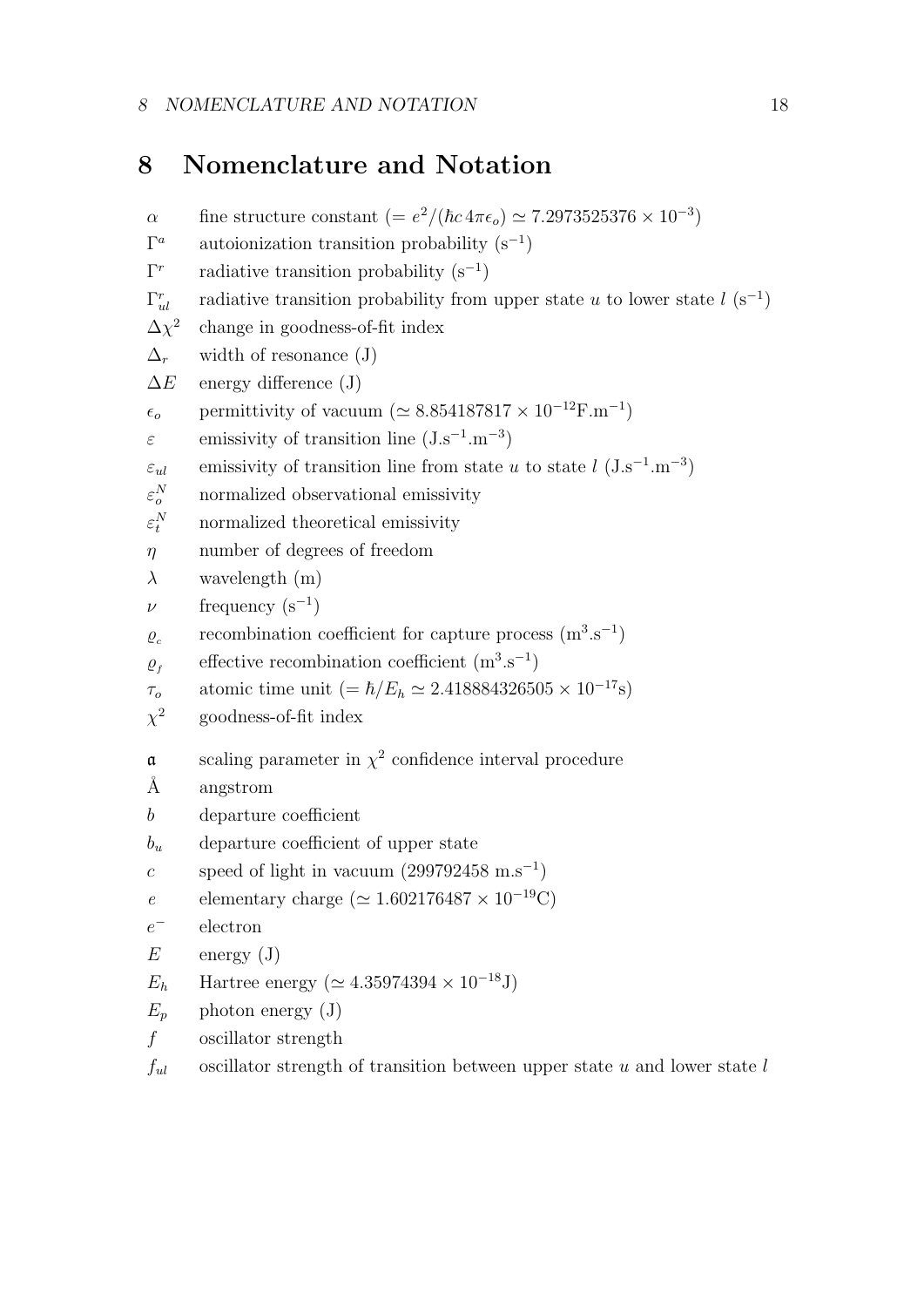#### 8 NOMENCLATURE AND NOTATION 19

| $\mathfrak{g}$   | statistical weight in coupling schemes $(= 2J + 1$ for IC)                    |
|------------------|-------------------------------------------------------------------------------|
| $\boldsymbol{h}$ | Planck's constant ( $\simeq 6.6260693 \times 10^{-34}$ J.s)                   |
| $\hbar$          | reduced Planck's constant (= $h/2\pi \simeq 1.0545717 \times 10^{-34}$ J.s)   |
| $\overline{J}$   | total angular momentum quantum number                                         |
| $\boldsymbol{k}$ | Boltzmann's constant ( $\simeq 1.3806505 \times 10^{-23}$ J.K <sup>-1</sup> ) |
| L                | total orbital angular momentum quantum number                                 |
| m                | mass (kg)                                                                     |
| $m_e$            | mass of electron ( $\simeq 9.10938215 \times 10^{-31}$ kg)                    |
| N                | number density $(m^{-3})$                                                     |
| $N_e$            | number density of electrons $(m^{-3})$                                        |
| $N_i$            | number density of ions $(m^{-3})$                                             |
| $N^S$            | Saha population $(m^{-3})$                                                    |
| $\mathbf R$      | resonance matrix in $\mathbf{R}$ -matrix theory                               |
| $\,r\,$          | radius $(m)$                                                                  |
| S                | total spin angular momentum quantum number                                    |
| $t\,$            | time(s)                                                                       |
| T                | temperature $(K)$                                                             |
| $T_e$            | electron temperature $(K)$                                                    |
| $X_{n+}$         | ion of effective positive charge $n$                                          |
| $X_{(n-1)+}$     | bound state of recombined ion with effective positive charge $n-1$            |
|                  |                                                                               |

# Abbreviations

- BB Bound-Bound
- C Coulomb
- F Faraday
- FB Free-Bound
- FF Free-Free
- IC Intermediate Coupling
- J Joule
- K Kelvin
- kg kilogram
- LTE Local Thermodynamic Equilibrium
- $(.)_l$ lower
- m meter